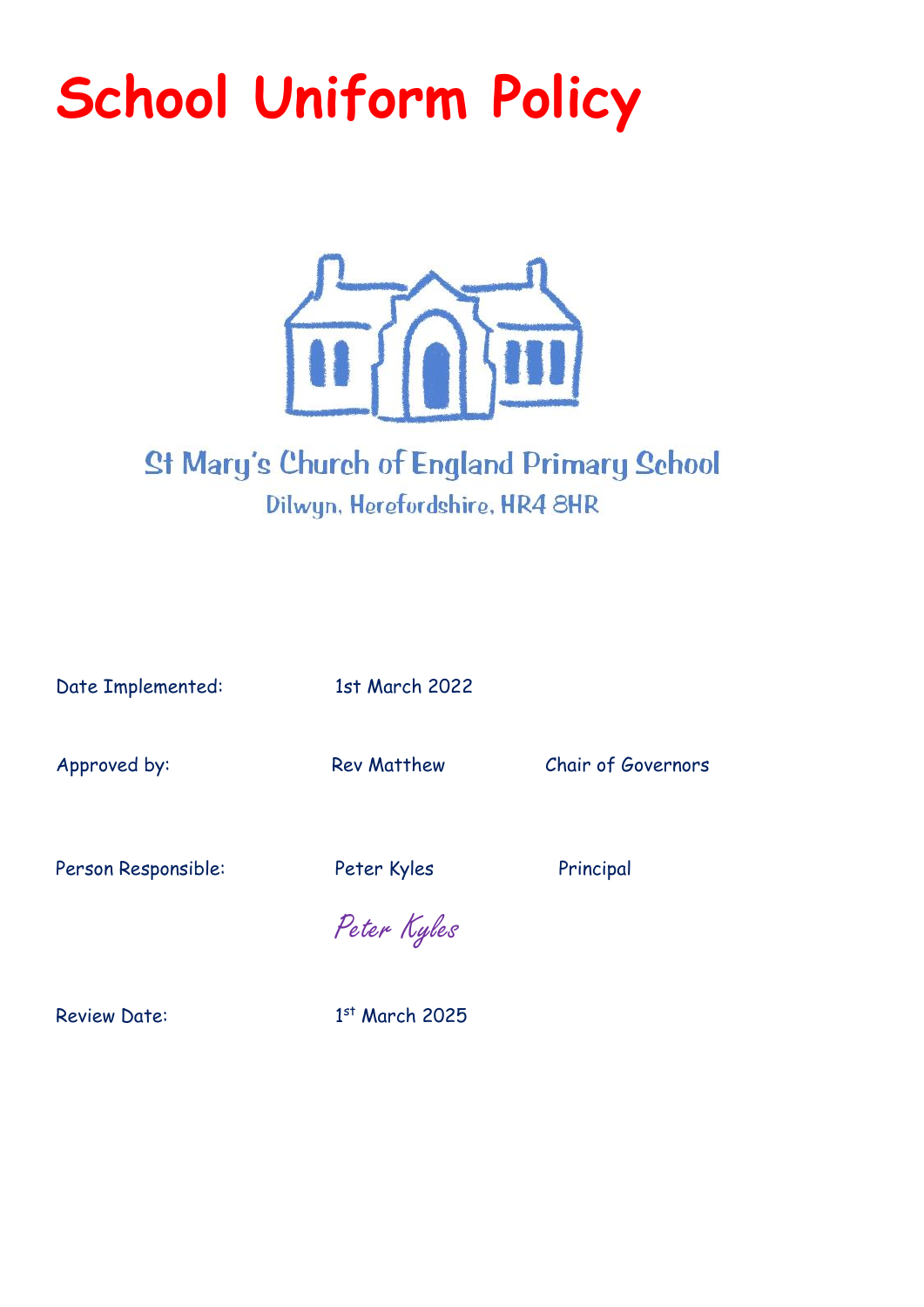## **Contents**

#### [1. Aims2](#page-1-0)

- [2. Our school's legal duties under the Equality Act 20102](#page-1-1)
- [3. Limiting the cost of school uniform2](#page-1-2)
- [4. Expectations for school uniform3](#page-2-0)
- [5. Expectations for our school community4](#page-3-0)
- [6. Monitoring arrangements5](#page-4-0)
- [7. Links to other policies5](#page-4-1)

## <span id="page-1-0"></span>**1. Aims**

This policy aims to:

- Set out our approach to requiring a uniform that is of reasonable cost and offers the best value for money for parents and carers
- Explain how we will avoid discrimination in line with our legal duties under the Equality Act 2010
- Clarify our expectations for school uniform

## <span id="page-1-1"></span>**2. Our school's legal duties under the Equality Act 2010**

The [Equality Act 2010](https://www.legislation.gov.uk/ukpga/2010/15/contents) prohibits discrimination against an individual based on the protected characteristics, which include sex, race, religion or belief, and gender reassignment.

To avoid discrimination, our school will:

- Give all pupils the opportunity to wear the uniform they feel most comfortable in .
- Make sure that our uniform costs the same for all pupils
- Allow all pupils to have long hair (though we reserve the right to ask for this to be tied back)
- Allow all pupils to style their hair in the way that is appropriate for school yet makes them feel most comfortable
- Allow for adaptations to our policy on the grounds of equality by asking pupils or their parents to get in touch with the principal who can answer questions about the policy and respond to any requests

## <span id="page-1-2"></span>**3. Limiting the cost of school uniform**

Our school has a duty to make sure that the uniform we require is affordable, in line with statutory [guidance](https://www.gov.uk/government/publications/cost-of-school-uniforms/cost-of-school-uniforms) from the Department for Education on the cost of school uniform.

We understand that items with distinctive characteristics (such as a school logo or a unique fabric/colour/design) cannot be purchased from a wide range of retailers These items are therefore available at the school at a reasonable cost

We will make sure our uniform:

Provides the best value for money for parents/carers

We will do this by:

- Carefully considering whether any items with distinctive characteristics are necessary
- Limiting any items with distinctive characteristics where possible. In the case of a blazer school logos will be sold separately.
- Limiting items with distinctive characteristics to low-cost or long-lasting items, such as ties
- Considering cheaper alternatives to school-branded items, as long as this doesn't compromise quality and durability
- Provide all pupils free of charge with book bags and PE bags
- Xeeping the number of optional branded items to a minimum, so that the school's uniform can act as a social leveler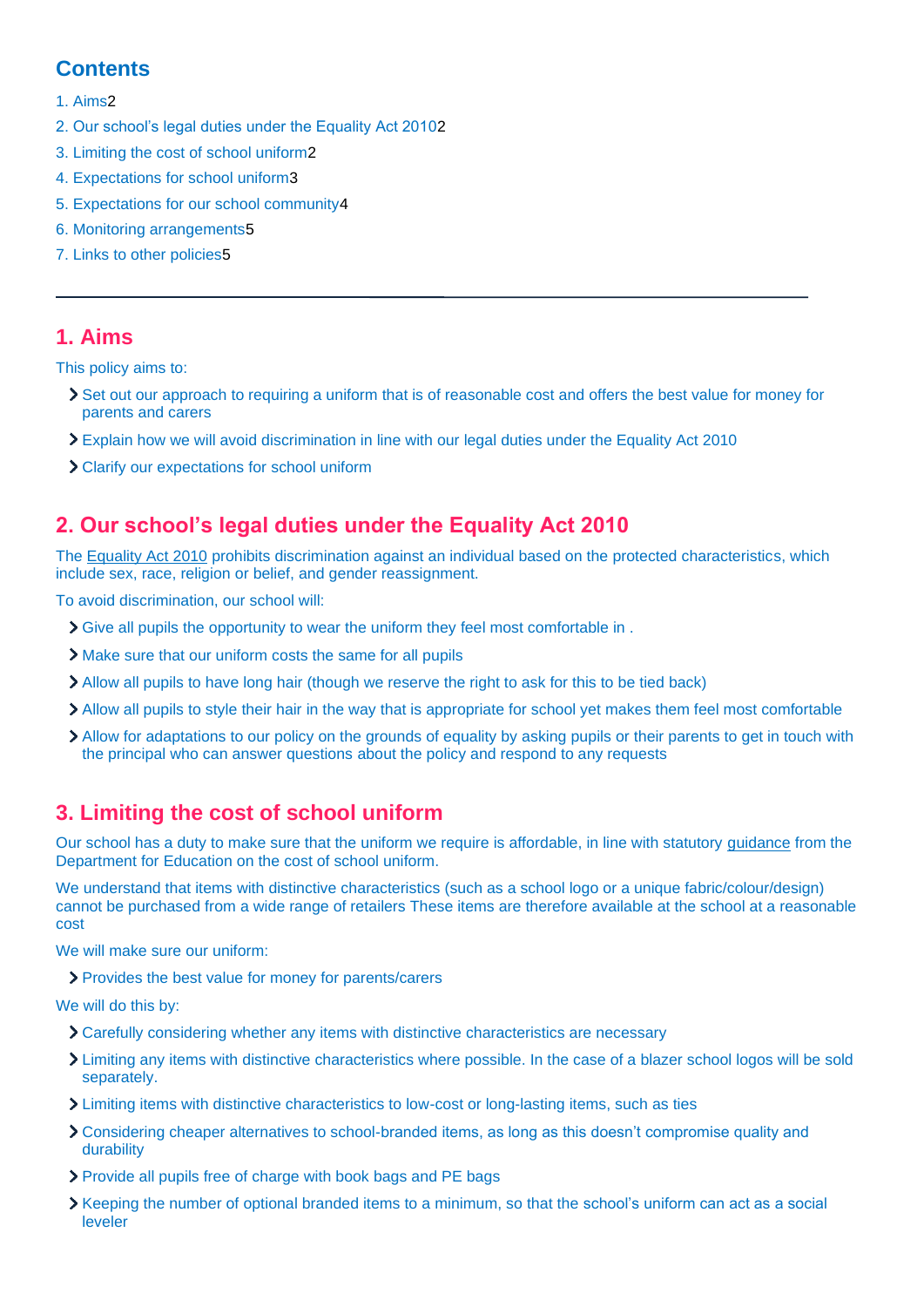- Avoiding different uniform requirements for different year/class/house groups
- Considering alternative methods for signaling differences in groups for interschool competitions, such as creating labels and coloured bibs
- Making sure that arrangements are in place for parents to acquire second-hand uniform items. FOSM (Friends of St Mary's) have a selection of items.

## <span id="page-2-0"></span>**4. Expectations for school uniform**

At St Mary's C of E Primary School, we regard uniform as an important aspect of school life. It promotes a sense of belonging and is worn with pride by all.

Ties, blazer badges, sweatshirts and T-shirts are available to buy from the school office.



## **Boys' Uniform**

- Dark grey / black trousers
- Navy Blazer with blazer badge
- White cotton shirt with collar
- Navy and silver school tie
- Navy V-neck jumper or navy sweatshirt with school logo
- Black / dark grey socks
- **Black shoes**

Summer Option: Dark grey smart shorts

## **P.E Kit**

- Pale blue T- shirt with school logo
- Navy / black shorts
- Trainers

Optional: Navy / black track suit or joggers

## **Girls' Uniform**

- Navy skirt / trousers / pinafore dress
- Navy blazer with blazer badge
- White cotton shirt with collar
- Navy and silver school tie
- Navy V-neck jumper / cardigan or navy sweatshirt with school logo
- Navy / black / white socks or tights
- Black / navy shoes

Summer Option: Blue and white check dress / Blue and white check blouse with smart navy culottes

## **P.E Kit**

- Pale blue T- shirt with school logo
- Navy / black shorts
- **Trainers**

Optional: Navy / black track suit or joggers.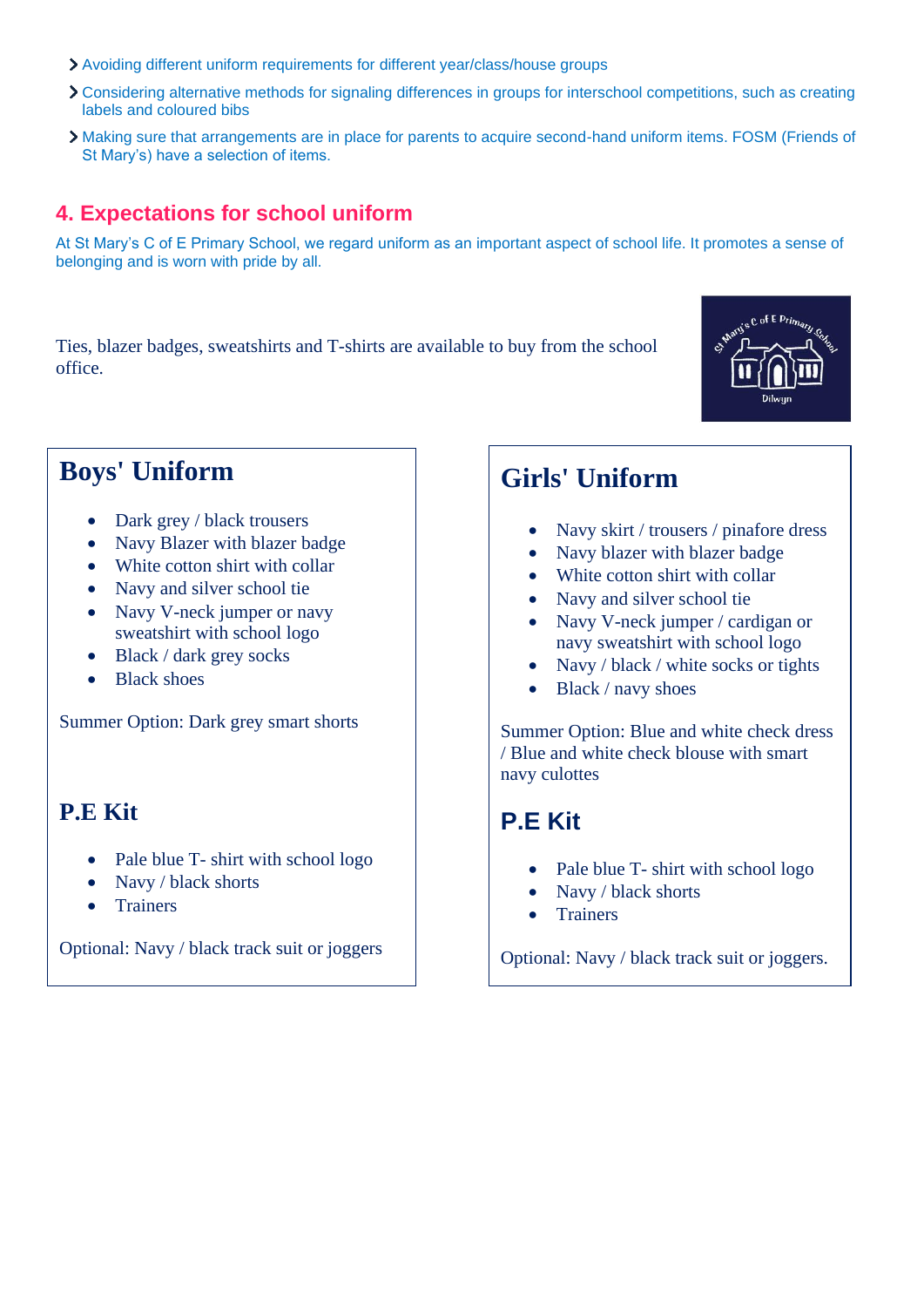

## **4.2 Where to purchase it**

Parents can purchase uniform from any high street retailer with the exception of items bearing the school logo which are available from the school office.

 $\mathbf{\Sigma}$ Secondhand uniform, can be obtained from FOSM

Some secondhand uniform is available in school for  $\overline{\phantom{0}}$ families who have financial difficulties or are on FSM.

## <span id="page-3-0"></span>**5. Expectations for our school community**

#### **5.1 Pupils**

Pupils are expected to wear the correct uniform (other than specified non-school uniform days) while:

- $\overline{\phantom{0}}$ On the school premises
- > Travelling to and from school
- At out-of-school events or on trips that are organised by the school, or where they are representing the school (if required)

Pupils are also expected to contact the principal if they want to request an amendment to the uniform policy in relation to their protected characteristics.

### **5.2 Parents and carers**

Parents and carers are expected to make sure their child has the correct uniform and PE kit, and that every item is:

- Clean
- Clearly labelled with the child's name
- > In good condition

Parents are also expected to contact the Principal if they want to request an amendment to the uniform policy in relation to:

> The cost of the uniform

Parents are expected to lodge any complaints or objections relating to the school uniform in a timely and reasonable manner.

Disputes about the cost of the school uniform will be:

- Resolved locally in the school
- Dealt with in accordance with our school's complaints policy (SEE Website)

The school will work closely with parents to arrive at a mutually acceptable outcome.

#### **5.3 Staff**

Staff will monitor pupils to make sure they are in correct uniform. They will give any pupils and families breaching the uniform policy the opportunity to comply but will follow up with the headteacher if the situation doesn't improve.

In cases where it is suspected that financial hardship has resulted in a pupil not complying with this uniform policy, staff will take a mindful and considerate approach to resolving the situation.

### **5.4 Governors**

The governing board will review this policy and make sure that it:

If  $\sum$  is appropriate for our school's context